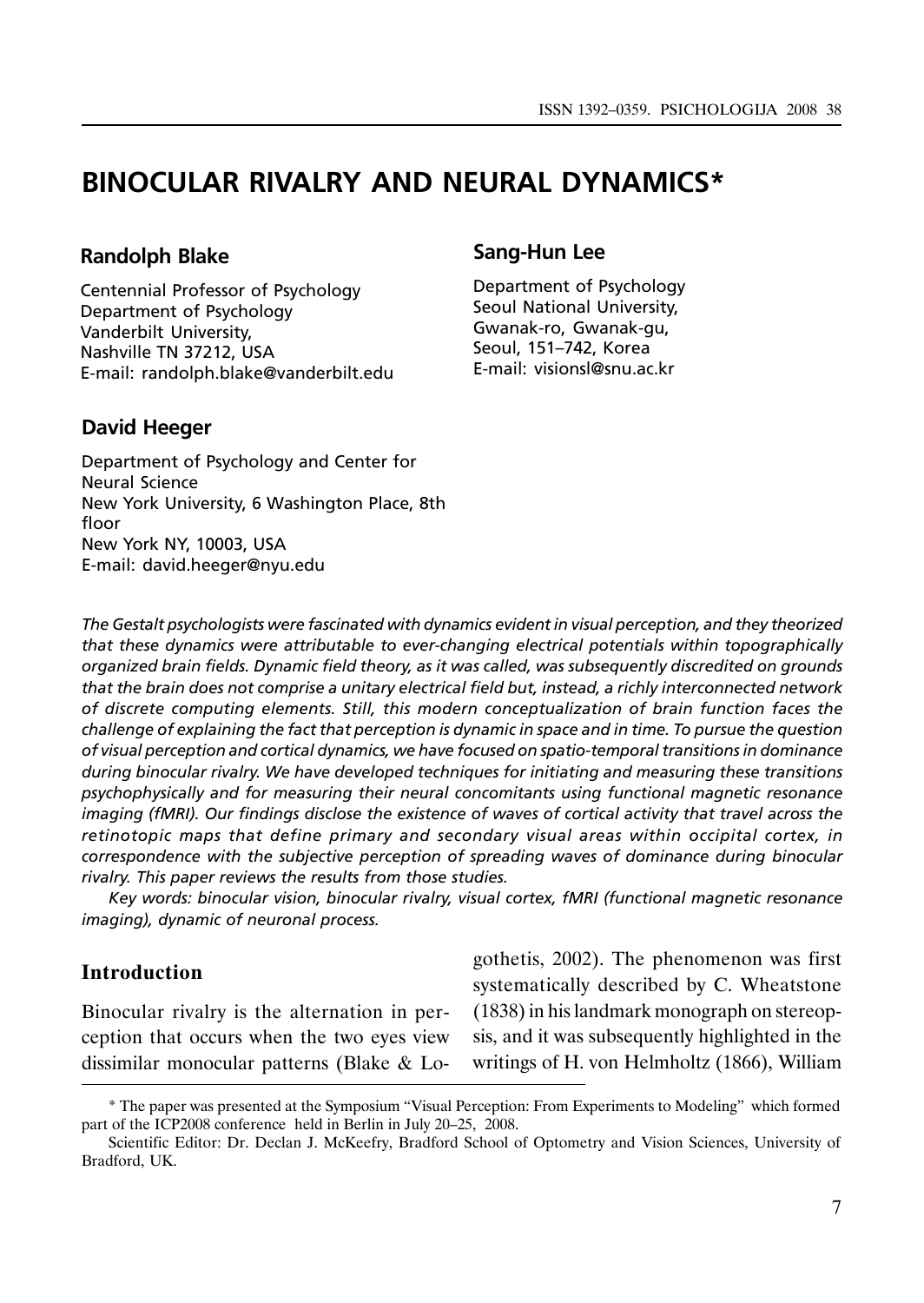James (1890) and B. B. Breese (1899). There now exists a voluminous literature on the characteristics of binocular rivalry (see reviews by Walker, 1975; Blake, 2001), and in recent years significant advances have been made in identifying the neural concomitants of this beguiling phenomenon (Leopold & Logothetis, 1999; Tong et al., 2006).

The purpose of this paper is to summarize recent work on one particularly intriguing aspect of binocular rivalry: the transitions between alternative states of dominance during which one stimulus emerges from suppression in a wave-like fashion. The locations in time and space of these transitions are unpredictable, but once started these wave-like transitions imply the existence of spreading waves of neural activity. To set the stage for describing this aspect of rivalry, it is useful to begin with a summary of two key properties of binocular rivalry, one having to do with rivalry's spatial extent and the other having to do with its temporal characteristics.

Upon extended viewing of binocular rivalry between dissimilar monocular targets, it is readily apparent that the incidence of complete dominance of one target or the other depends

importantly on the size of those targets (compare the rivalry associated with the two pairs of rival stimuli reproduced in Figure 1). When viewed foveally, rival targets larger than a degree or so of visual angle can exhibit significant periods of mixed dominance during which portions of both targets are simultaneously visible within different locations; these periods of mixed dominance resemble an ever-changing mosaic comprising bits and pieces of both eyes' views. When foveally viewed, rival targets are relatively small; however, one tends to experience exclusive dominance of one target or the other, with periods of mixed dominance occurring mostly during transitions from dominance of one to dominance of the other. This dependence of exclusive dominance on stimulus size suggests that rivalry transpires within local zones whose size is governed by the sizes of the receptive fields of neurons embodying those zones. In this regard, it is noteworthy that larger rival targets imaged within more peripheral regions of the visual field, away from fixation, are less susceptible to mixed dominance, implying that zone sizes scale with retinal eccentricity (Blake et al., 1992).



Figure 1. Examples of monocular stimuli that, when viewed dichoptically (i. e. separately by the two eyes) produce binocular rivalry (i. e. fluctuations in perceptual dominance over time). With the smaller pair of rival stimuli, perceptual dominance tends to correspond to one complete picture or the other, whereas dominance with the larger pair of rival stimuli is often mixed (i. e. parts of both pictures can be dominant, yielding a patch-work appearance that changes over time).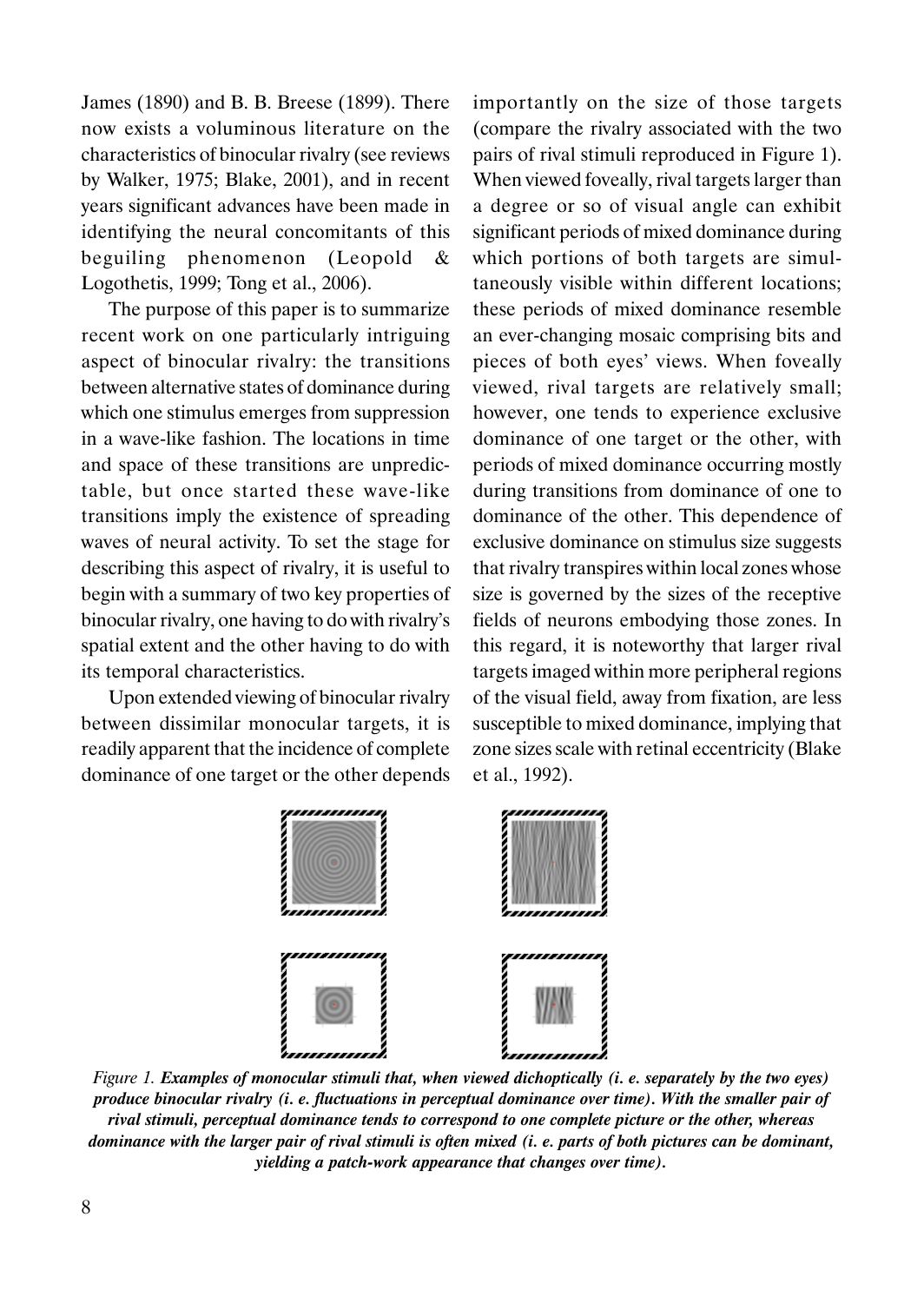

Figure 2. The upper part of the figure shows an example tracking record where an observer presses one of two keys to indicate which one of two rival stimuli, orthogonally oriented gratings in this example, is currently dominant. The light- and dark-shaded regions denote dominance of one stimulus or the other. The histogram in the lower part of the figure shows the frequency distribution for individual perceptual dominance duration collected over an extended tracking period. Because different observers have different rates of rivalry alternations, durations are normalized for each observer by dividing individual durations by that observer's mean dominance duration.

A second key property of binocular rivalry concerns the pattern of alternations in dominance over time (see Figure 2). Rather than switching regularly between one stimulus and the other, rivalry alternations occur unpredictably, with the successive durations of dominance being stochastically independent (Fox & Hermann, 1967; Lehky, 1988). The resulting frequency histogram of dominance durations conforms to the general shape of the gamma distribution (Levelt, 1965; but see Brascamp et al., 2005). The average rate of alternations during rivalry is dependent on stimulus variables such as luminance (Fox & Rasche, 1969), contrast (Mueller & Blake, 1989) and spatial frequency (Fahle, 1982). Observers can lengthen the average duration of dominance states by intensely focusing attention on the currently dominant rival stimulus (Chong et al., 2005), but observers cannot willfully hold one stimulus dominant

indefinitely: rivalry alternations appear to be an obligatory outcome of the neural events underlying rivalry. It is commonly believed that neural adaptation plays an important role in promoting rivalry alternations, the idea being that the strength of the currently dominant stimulus wanes over time and eventually falls below some threshold level that tips the balance of strength in favor of the previously suppressed stimulus. Pointing to the involvement of adaptation in rivalry alternations are studies showing that exposure to a pattern immediately prior to experiencing rivalry biases initial dominance away from that stimulus when it is placed in rivalry against another, unadapted stimulus (e.g., Hancock et al., 2008). Also, implicating the involvement of adaptation is a study showing that rivalry alternations are substantially slowed when rival targets move smoothly around the visual field, thereby precluding neural adaptation within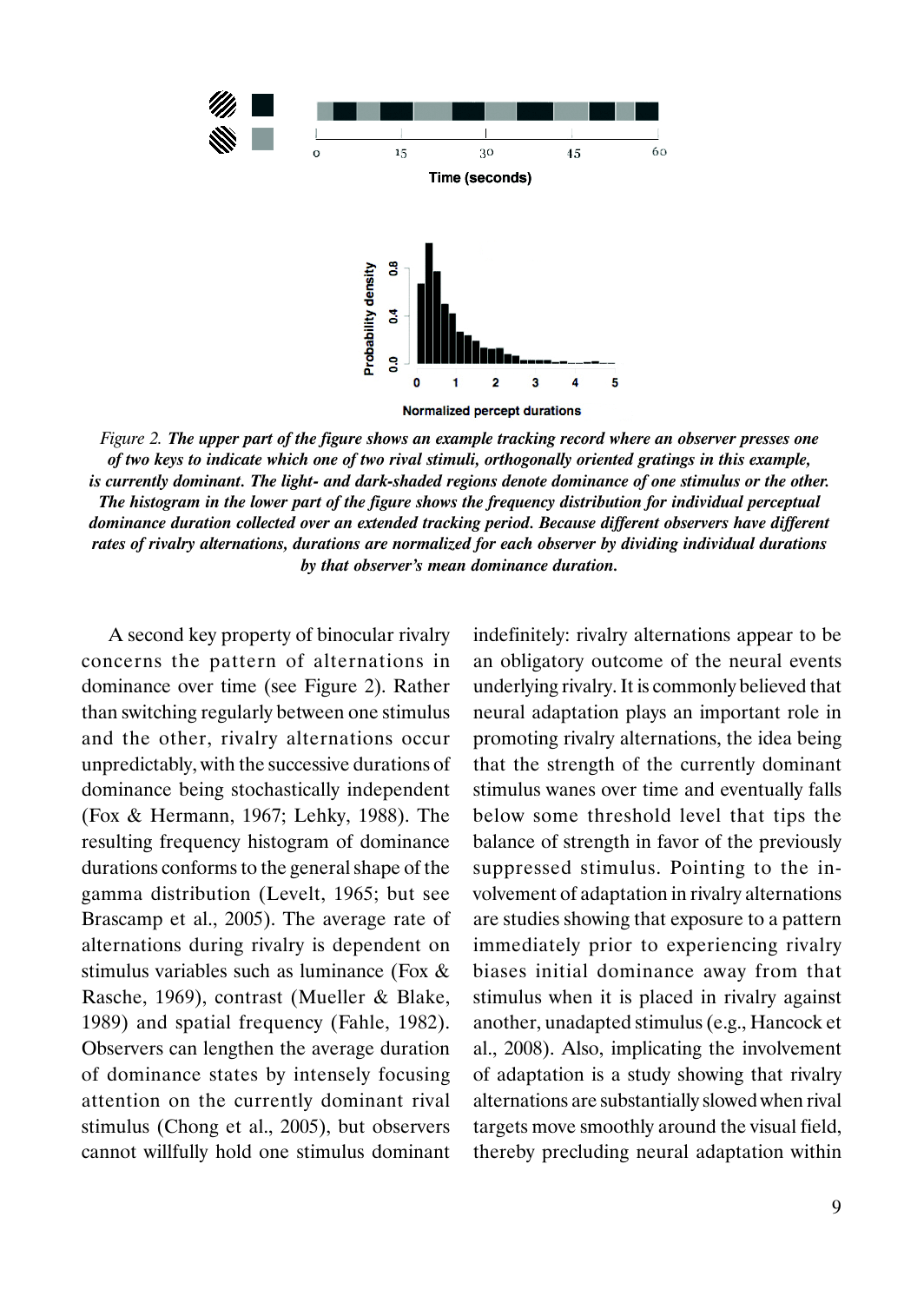any particular region of the retina (Blake et al., 2003).

These spatio-temporal properties of rivalry have led to the development of models of rivalry based on local competition between neural representations of the competing rival stimuli (see Figure 3). According to these models, neurons supporting these competing representations exert reciprocal inhibition on one another, such that the activity associated with one representation temporarily outstrips the other, causing dominance of that stronger representation in a winner takes all fashion. At the same time both pools of neurons undergo selfadaptation, with the strength of adaptation dependent on the level of activity within those neurons. The dominant representation, being temporarily more active, undergoes stronger adaptation that eventually culminates in a reversal in the balance of relative activity. This causes the neural representation of the previously suppressed stimulus to exceed that of the previously dominant stimulus, thereby triggering a switch in the state of rivalry. To instantiate the irregular durations of dominance during rivalry, these models typically incorporate internal noise within some component of the neural circuitry (Wilson, 2007), and in some neural models this noise plays a preeminent role (Moreno-Bote et al., 2007).

This reciprocal inhibition model can differ in its subtleties (Lehky, 1988; Blake, 1989; Sugie, 1982; Kalarickal & Marshall, 2000; Wilson, 2005), but until recently all versions of the model have been designed to account for rivalry within a local region of the visual field, and the transitions between rivalry states have been treated as all or none phenomena. Yet we know from simple inspection of rival stimuli that these transitions are not abrupt and spatially unitary. When viewing rivalry, people readily perceive smooth transitions in dominance as one rival stimulus replaces the other in visual awareness. These orderly transitions in dominance are particularly conspicuous when viewing large rival patterns whose features have global configuration – with these kinds of stimuli, one perceives waves of dominance that originate locally and then spread rapidly over the remainder of the previously suppressed target. These waves of dominance are difficult to study, however, because they arise unpredictably anywhere within the currently suppressed rival target, and their directions of spread are typically unconstrained by the geometry of the rival targets. Still, the existence of dominance waves would seem to offer a unique opportunity for studying cortical dynamics in visual perception, and for that reason we have sought to develop



Figure 3. A simple neural circuit that uses reciprocal inhibition between two populations of neurons to produce alternations in activation levels over time. L and R denote left-eye and right-eye stimulation of the two populations of neurons, denoted here as  $E<sub>L</sub>$  and  $E<sub>R</sub>$  (where E stands for excitatory). The connections labeled "I" indicate inhibition, and the notations  $H<sub>L</sub>$  and  $H<sub>R</sub>$  denote self-adaptation. With appropriate selection of parameters, this circuit will exhibit oscillatory activations favoring one neural representation or the other.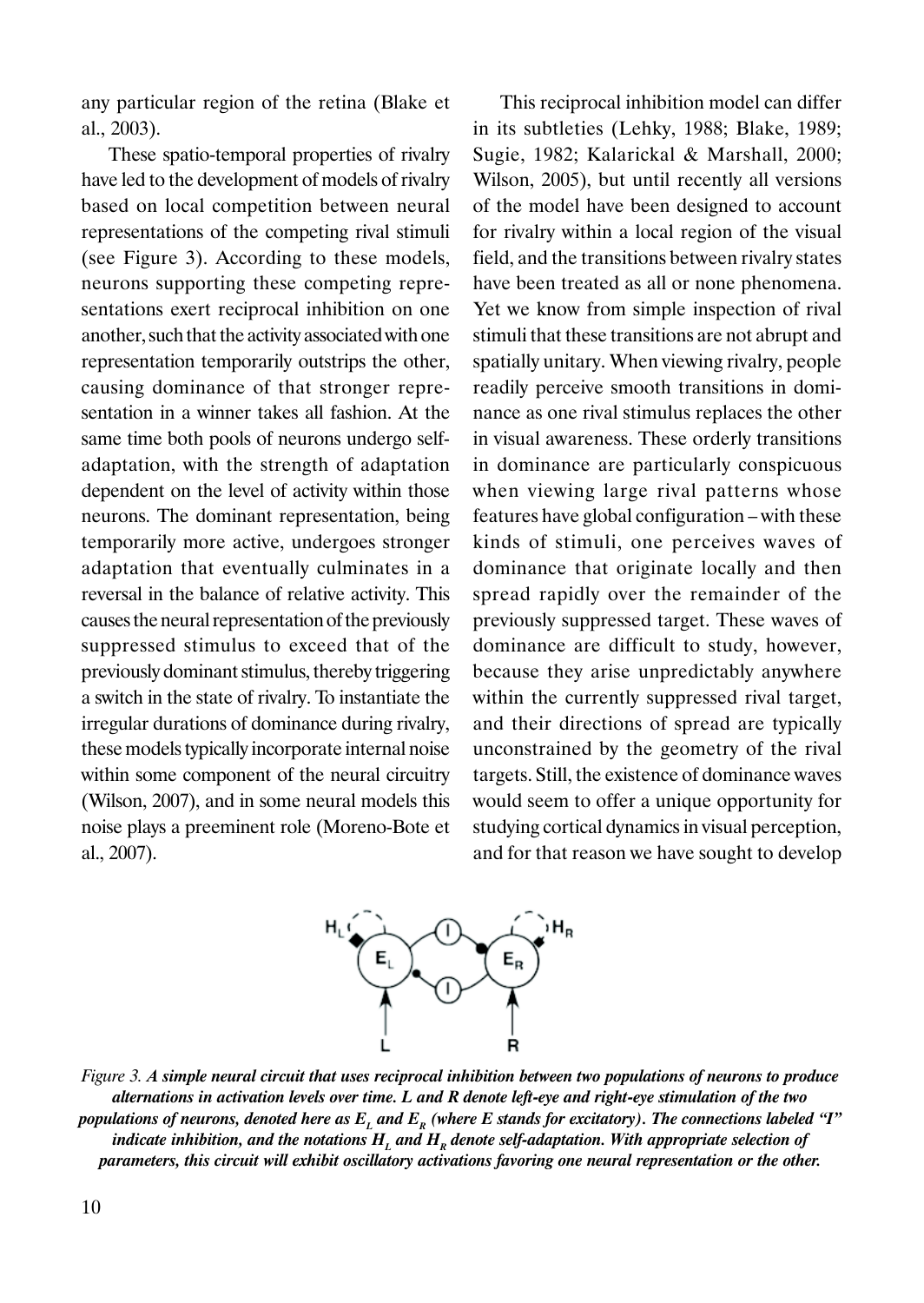techniques for triggering dominance waves and controlling their propagation. The following sections describe the details of our efforts and the resulting insights gained from studying dominance waves using brain imaging techniques.

## Psychophysical studies of traveling waves of dominance

Two of us (SHL and RB), in collaboration with Hugh Wilson, developed a novel procedure for inducing and measuring dominance waves (Wilson et al., 2001). Waves were induced with annular rival targets, essentially one-dimensional shapes that constrained the direction of motion. The rival targets were circular patterns like those illustrated in Figure 4, shown here

as a spiral grating presented to one eye and a radial grating to the other. The observer always maintained fixation at the center of the circular patterns, where rivalry was not being induced. The two monocular rival gratings were surrounded by identical fusion frames to promote stable binocular alignment; these stimuli were displayed on the left and right halves of calibrated video monitor, and viewed through a mirror stereoscope. All aspects of the displays and all trial-related events were under computer control.

The observer maintained strict central fixation and depressed and held a designated key on the computer keyboard when one of the two rival targets was completely dominant, with no hint of any portion of the other, suppressed pattern. The computer then



Figure 4. Stimulus configuration for triggering and measuring traveling waves of dominance. The left-hand panel shows rival stimuli (high contrast spiral grating and low contrast radial grating) at three different points in time; note that in the middle part of this sequence, a localized increment in contrast appears in the upper, left-hand part of the low-contrast, radial grating. This localized pulse will cause that portion of the radial grating to achieve dominance, and that dominance then spreads to encompass more and more of the radial grating. The right-hand panel illustrates what typically is experienced by an observer viewing these rival stimuli.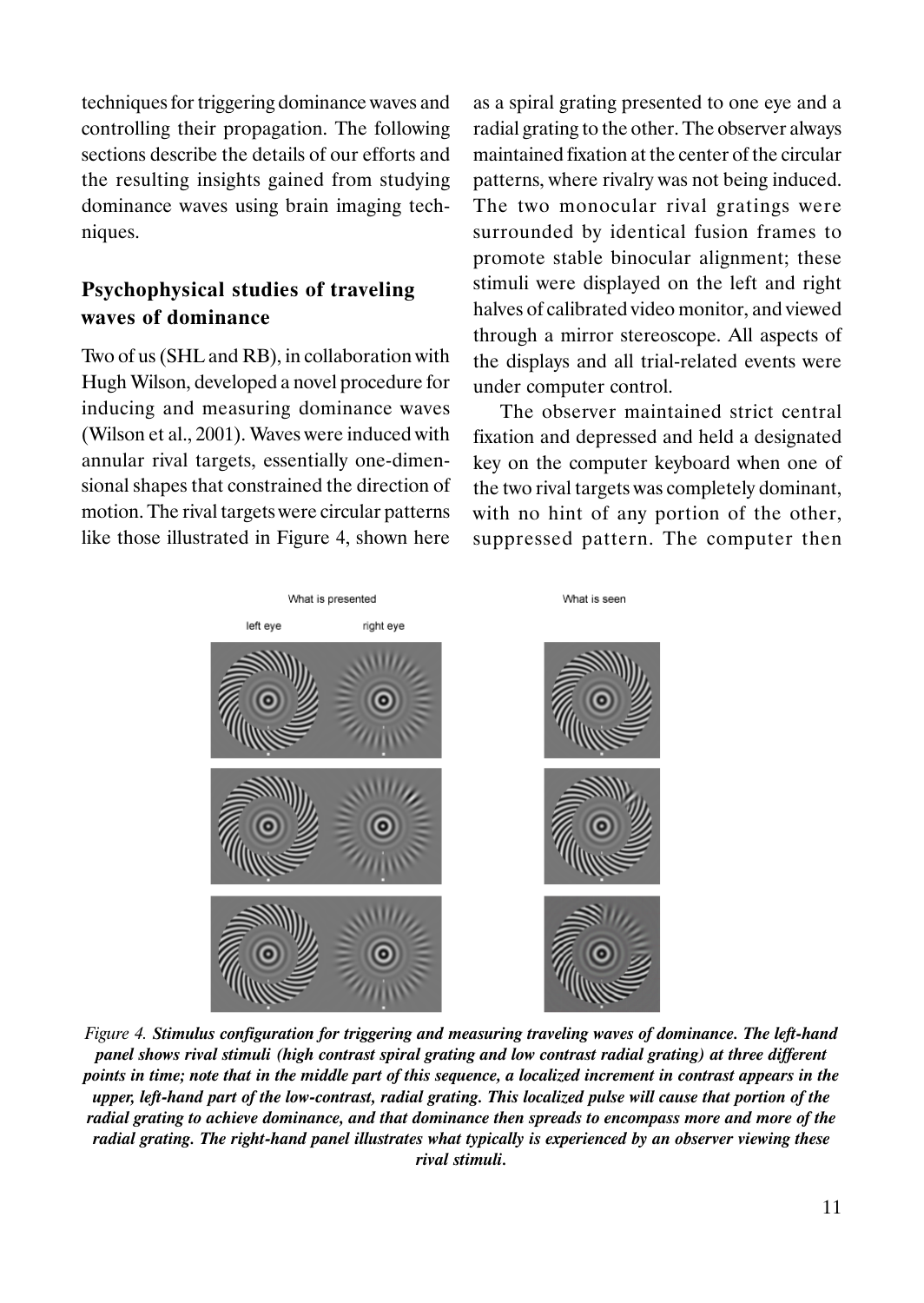triggered the introduction of a brief, abrupt contrast increment at one small location somewhere around the annular region of the currently suppressed rival target. As expected, this contrast increment reliably initiated a change in rival state at that region of the annular pattern, causing a small wedge of the previously suppressed grating to achieve dominance. This wedge then appeared to spread from the initial trigger location in a wave-like fashion around the rest of the annular grating (even though there was no physical change to the stimulus other than the brief trigger). The observer released the key that was pressed to trigger the wave once the dominance wave reached a target point (indicated in Figure 4 by the white ticks on the inner and outer edges of the annulus), and the computer registered the time it took for the

wave to travel from trigger to reference locations. By placing the trigger point at different locations relative to the reference point, we were able to estimate the average speed of dominance waves around the annular rival target.

Our results revealed several intriguing characteristics of traveling waves in rivalry. As can be seen in Figure 5, wave speeds varied somewhat from observer to observer but averaged 3.6 deg/sec (angular degrees of visual angle) for emergence of dominance within a grating comprised of radial wedges and 9.6 deg/ sec for waves traveling around a rival grating comprised of concentric rings. The marked dependence of wave speed on the configuration of the rival target may be attributable to interactions among neighboring neurons forming a circuit within which neural waves



Figure 5. Wave propagation times for four observers as a function of distance (in deg of visual angle) around the stimulus annulus. Different plot symbols correspond to different stimulus conditions. Filled circles, radial grating. Open circles, concentric grating. Open triangles, spiral grating. The solid curves are model fits used to estimate propagation speeds (equations may be found in Wilson et al., 2001). [Figure adapted by permission from Macmillan Publishers Ltd: Nature, "Dynamics of traveling waves in visual perception", H. Wilson, R. Blake & S.-H. Lee, copyright (2001).]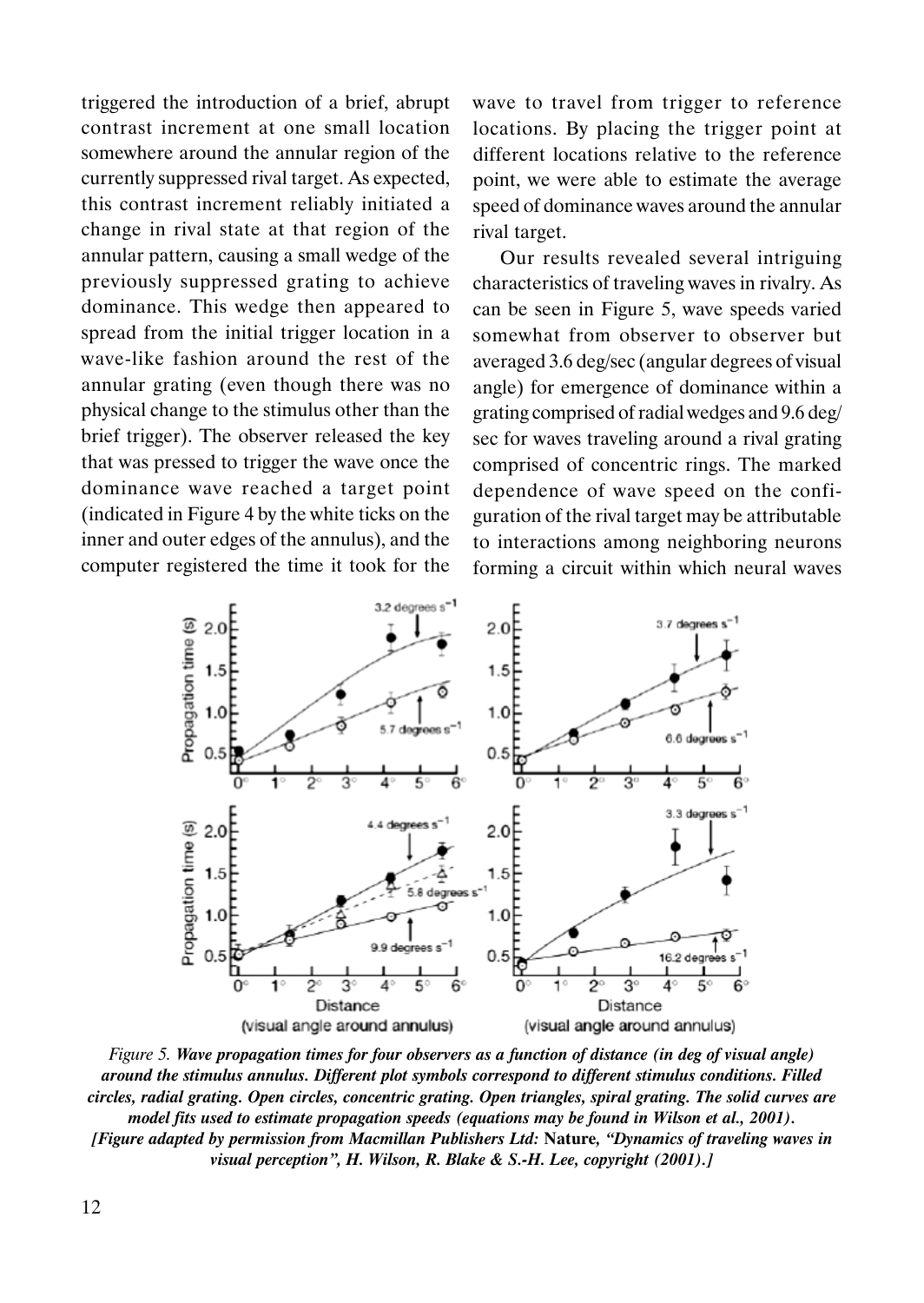propagate. It is known that neurons within primary visual cortex are interconnected, with the strength of these intracortical connections being stronger among neighboring neurons whose receptive fields have the same or similar preferred orientations. There also exist feedback signals from extrastriate cortex to orientation-selective neurons in primary visual cortex that may form part of the circuitry underlying contour integration (Angelucci et al., 2002). Together, these neural mechanisms could serve to promote stronger neural interactions among concentrically shaped contours compared to radially shaped contours.

By varying the size and eccentricity of the rival targets, we found that the wave speed was faster when traveling around larger diameter targets, where speed is expressed as degrees of polar angle per unit of time. We then used published measurements of the V1 cortical magnification factor to transform distance in the visual field to distance across the cortical surface, and discovered that wave speed was constant when expressed in terms of millimeters of cortical tissue; all wave speeds collapsed onto an estimated value of 2.24 cm/ sec. This value intrigued us, for it suggested that it might be possible to observe the neural concomitants of these waves in visual cortex using brain imaging techniques, thereby setting the stage for the next phase of this project.

## Brain imaging studies of traveling waves of dominance

A number of brain imaging studies have found that the blood oxygen-level dependent (BOLD) fMRI responses to unchanging rival visual stimulation (i. e. dissimilar patterns presented to the two eyes) are modulated during binocular rivalry, in synchrony with

perceptual transitions. fMRI modulations have been observed in brain areas ranging from the thalamus (Haynes et al., 2005; Wunderlich et al., 2005) to the frontal cortex (e.g., Lumer et al., 1998). Of relevance for the work described here, it has been repeatedly found that BOLD signals measured from primary visual cortex (V1) fluctuate in amplitude dependent on whether the evoking stimulus is dominant or suppressed during binocular rivalry (Polonsky et al., 2000; Tong & Engel, 2001; Lee & Blake, 2002). Is there also evidence for traveling waves of activation within V1, as the psychophysical results described in the previous section suggest there might be? To answer this question, we (Lee et al., 2005) performed an imaging study in which traveling waves were induced using the contrast increment technique described above.

In this study, observers viewed a pair of annular rival targets, one a low contrast radial grating and the other a high contrast spiral grating; the two rival stimuli were presented separately to the two eyes and observers maintained strict fixation on a small cross located in the center of the annular region. Using the flash suppression procedure (Wolfe, 1984), it was possible to cause the high contrast spiral pattern to dominate initially in rivalry. Perceptual dominance was then reversed by presenting a brief, abrupt increase in contrast in a small region at the top of the low-contrast radial grating (i. e. the same triggering technique used in the psychophysical experiments). As expected, this contrast pulse generated a perceptual traveling wave: perceptual dominance of the low-contrast image progressively spread from the top of the annular region to the bottom – observers indicated when the wave reached the bottom of the annulus by pressing a key. Because of the contrast difference between the two rival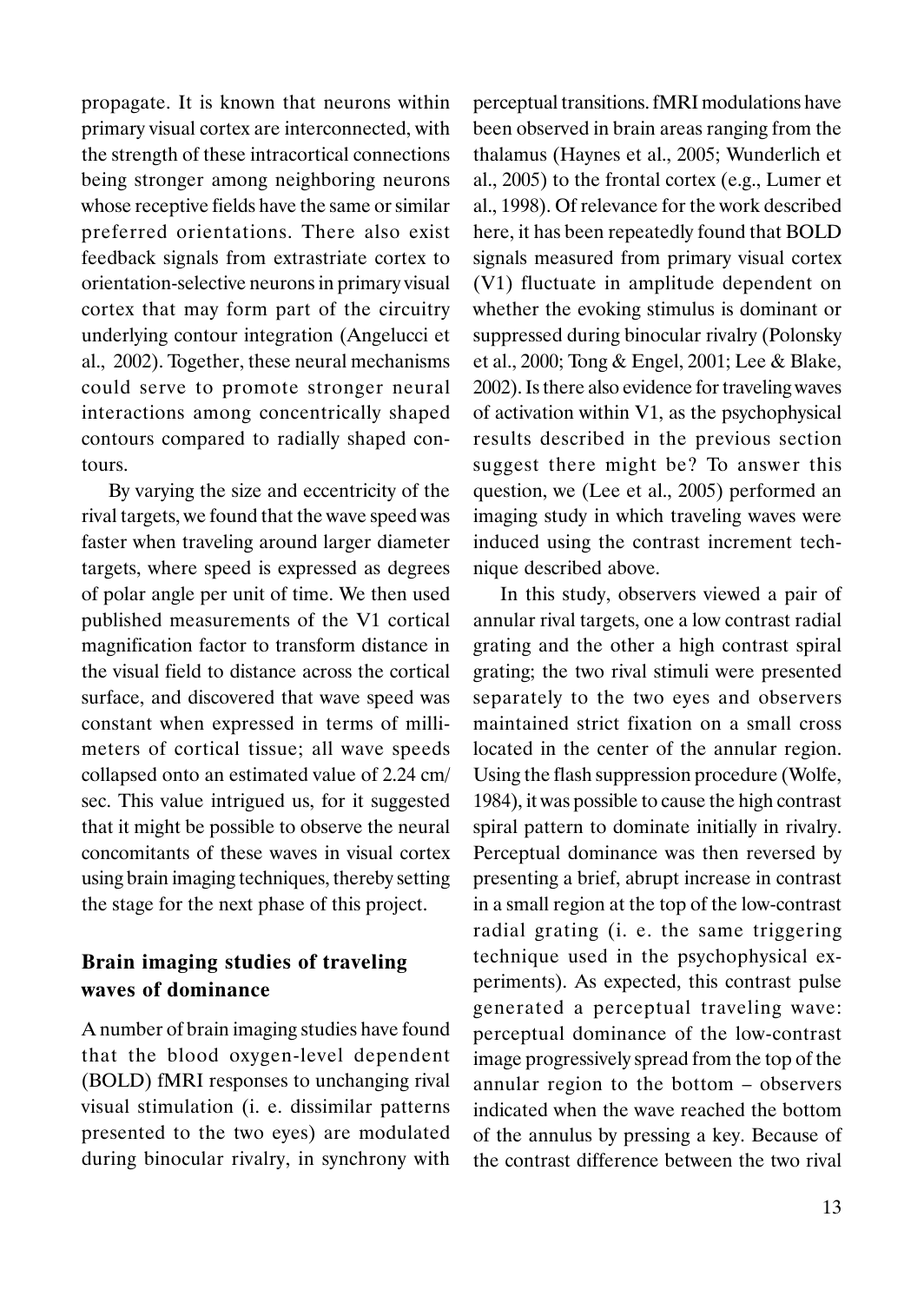gratings, this transition was associated with a progressive change in dominance from a high contrast pattern to a low contrast pattern. Now, it is well known that neural activity in V1 (measured with fMRI or electrophysiology) increases monotonically with the stimulus contrast; when the contrast of the evoking stimulus changes over time, the magnitude of the fMRI response changes too, taking into account the BOLD signal's hemodynamic lag. This means, therefore, that if waves of dominance during rivalry are accompanied by waves of cortical activity within V1, it should be possible to measure corresponding modulations in the fMRI response time course, as the high contrast stimulus gives way in dominance to the low contrast stimulus. Moreover, cortical regions nearest the trigger point will receive high contrast stimulation for briefer durations, and this should produce a

smaller fMRI response whose peak occurs earlier in time relative to the initiation of the perceptual transition from high contrast to low contrast. Thus, by measuring fMRI responses within the retinotopically defined regions of stimulation, we set out to measure traveling waves of cortical activity, neural correlates of perceptual traveling waves. It is important to note that it is the *perceptual* state of the evoking stimuli that was changing over space and time; the conditions of physical stimulation remain unchanged during the measurement interval.

Results from these measurements are summarized in Figure 6. The left-hand picture shows a high resolution anatomical image of portions of the occipital cortex near and including the calcarine fissure; included in this image are retinotopically identified regions containing voxels associated with regions of the visual field in which the rival gratings were



Distance from upper vertical meridian (cm)

Figure 6. A. High resolution anatomical image of a slice running through the posterior occipital lobe, roughly perpendicular to the Calcarine sulcus. The region contained within the dotted white line corresponds to the retinotopic representation within V1 of the upper-right (white arrow) and the lower bottom portion of the stimulus annulus. B. Time to the peak of the fMRI response as a function of distance measured through the folded cortical manifold from the V1 representation of the triggering contrast-pulse, averaged across three observers. C. Temporal delay in the peak of the fMRI response categorized by measured perceptual speed of the traveling wave. These three sets of curves were extracted from the overall results summarized in panel B, but categorizing trials based on perceptual reports into slow (squares), medium (triangles) and fast (circles) traveling waves.

[Figure adapted by permission from Macmillan Publishers Ltd: Nature Neuroscience, "Traveling waves of activity in primary visual cortex during binocular rivalry", S. H. Lee, R. Blake & D. Heeger, copyright (2005).]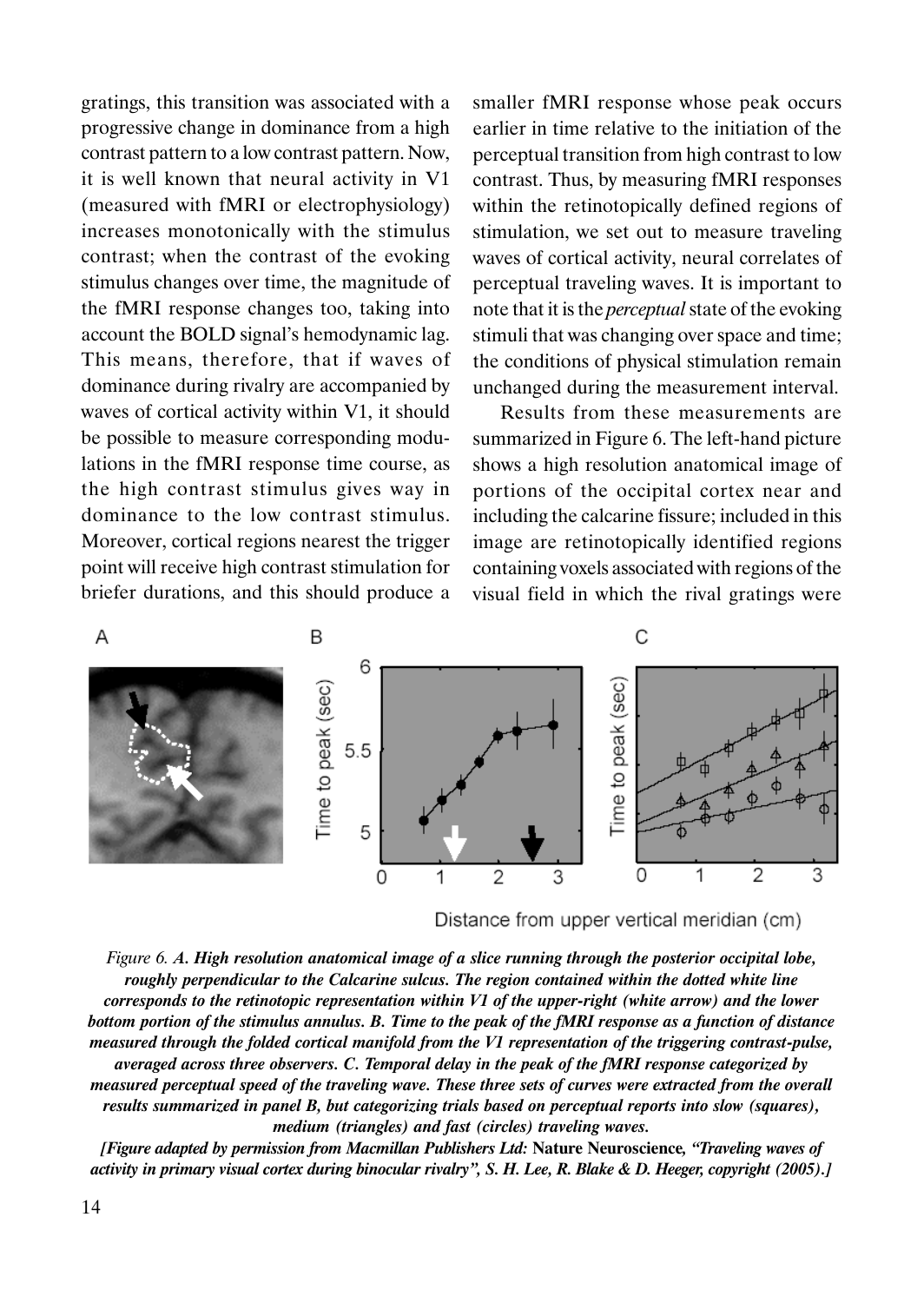imaged (shown by the dotted white line). The white arrow indicates a region of interest (ROI) corresponding to a visual field location near the top of the vertical meridian and, therefore, near the location at which dominance of the low-contrast radial grating first emerged; the black arrow indicates a ROI closer to the bottom of the low-contrast radial grating and, therefore, near a region at which dominance emerged later in time. For voxels located sequentially along the entire path of the retinotopically identified ROIs, we estimated the latency of the peak of the fMRI response: the middle in Figure 6 shows those average latency values as the function of distance from the upper vertical meridian where dominance waves were initiated. (These values represent the averages from three observers, all of whom showed the same monotonic pattern of results as those evident in these average data). The time elapsing between the onset of the dominance trigger and the peak in the fMRI response increased distance around the retinotopic representation of the annuli.

From trial to trial, the speed of the perceptual waves varied, and this allowed us to determine whether the peak in the fMRI response was correlated with the latency of the perceptual waves. To carry out this analysis, we divided all the trials on which waves were successfully instigated into three categories: slow, medium and fast wave trials. For each category, we calculated the average delay in the fMRI responses, and the results from that analysis are shown in panel C of Figure 6. fMRI response latency was indeed correlated positively with the speed of traveling waves. As an aside, our results confirm that variations in the BOLD signal can reveal very brief timing differences over distances covering just a few millimeters of cortical tissue.

In a subsequent study, S. H. Lee et al. (2007) also performed fMRI response latency analyses on retinotopically identified regions in visual areas V2 and V3 and found comparable dependence of response latency on retinotopic distance. These wave-like responses in extrastriate visual areas could result from feed-forward connections from V1, or they could reflect the generation of waves within extra-striate cortex that are then passed to V1 through feedback connections. We are currently inclined to favor the former interpretation (waves originating in V1 and propagating to higher visual areas), in part because of the differential effect of diverted attention on neural waves in V1, where waves survive diverted attention, compared to V2 and V3, where waves disappear with diverted attention (Lee et al., 2007). It remains for future work to settle this question definitively.

### Refined neural models of rivalry

These observations concerning traveling waves of dominance suggest needed refinements in neural models of binocular rivalry. The scheme presented in Figure 3 could be modified along the lines shown in Figure 7, so that local rival circuits are replicated and sequentially interconnected, to represent neighboring retinal areas or zones. With this modification, neighboring local circuits would be interconnected by excitatory interactions between neurons representing the stimulus presented to the left eye  $(E<sub>r</sub>)$  and between neurons representing the stimulus presented to the right eye  $(E_p)$ ; in addition, excitatory neurons associated with one stimulus would exert spatially graded inhibition on excitatory neurons representing the other stimulus (shown in this schematic by  $I_L$  and  $I_R$ ). What this schematic does not incorporate are possible top-down influences from other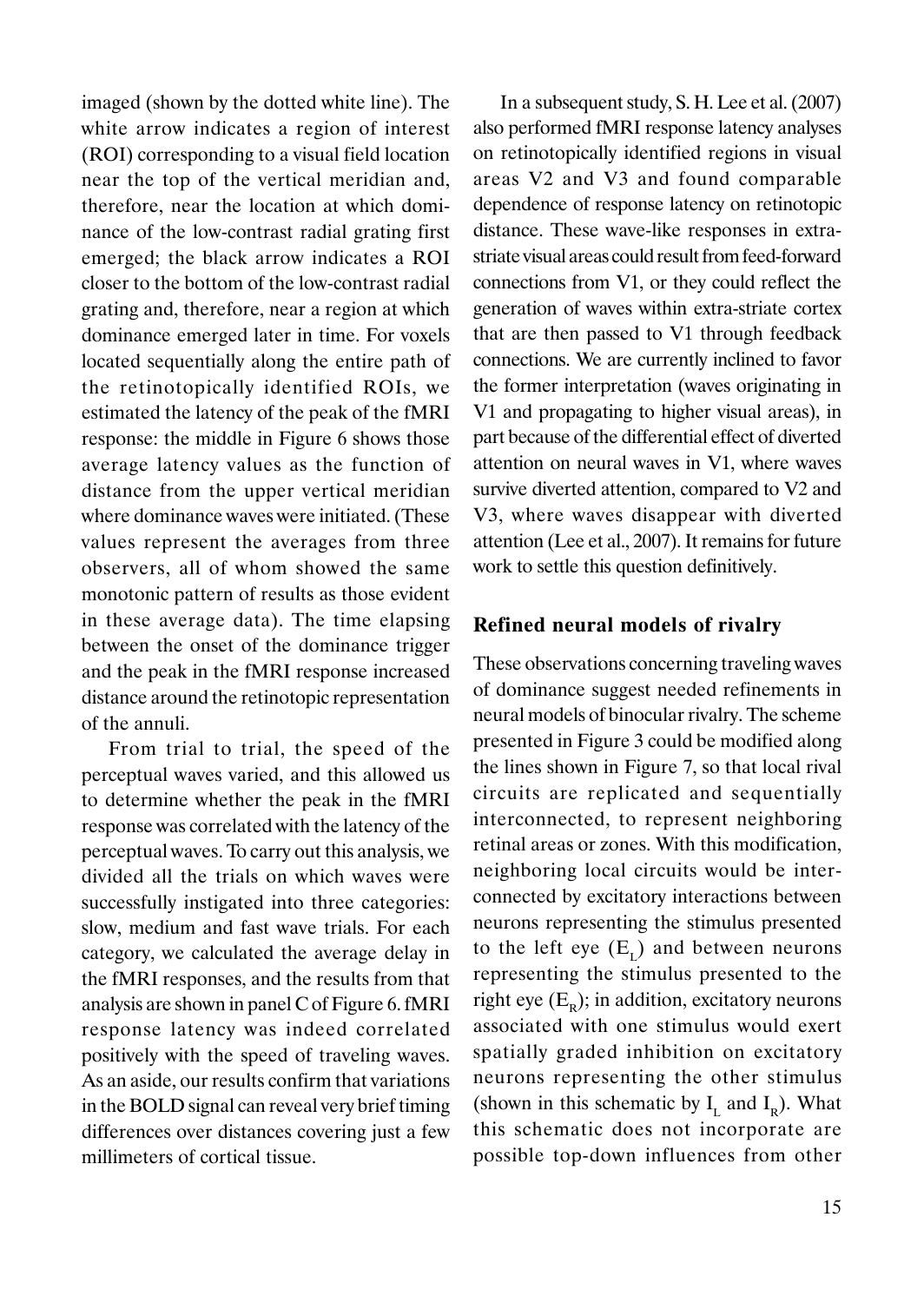

Figure 7. Expanded version of neural circuit shown in Figure 2 incorporating lateral excitatory connections (dotted lines with arrows) and inhibitory connections (solid lines with filled circles) that interconnect neighboring neurons representing rival stimuli presented to the left and right eyes.

cortical areas, influences that would be required to account for effects of attention (Chong et al., 2005; Chong & Blake, 2006; Lee et al., 2007), global context (Sobel & Blake, 2002), emotional connotation (Alpers & Gerdes, 2007) and motor control (Maruya et al., 2007) on binocular rivalry dynamics.

Also missing is circuitry to account for other forms of visual rivalry that are not dependent on eye of origin and, instead, are thought to transpire at levels of processing where competition is based purely on stimulus representations (Logothetis et al., 1996; Wilson, 2005). F. Tong et al. (2006) provide an overview of these various forms of visual rivalry and their possible instantiation within a single neural model.

### Final comments

Binocular rivalry provides an effective means for studying several questions central within contemporary psychology and neuroscience. Those questions include the neural concomitants of visual awareness (Crick & Koch, 2003), the role of meaning and experience in resolution of perceptual ambiguity (Leopold & Logothetis, 1999) and, as illustrated by the work summarized here, the contributions of

cortical dynamics in perception. It is ironic – and gratifying – to realize that the field of perceptual psychology has come full circle, returning to ideas that were advanced by the Gestalt psychologists last century when experimental psychology was getting off the ground:

> The looks of things are determined by the field organization to which the proximal stimulus distribution gives rise. (Koffka, 1935)

> The principle of isomorphism demands that in a given case the organization of experience and the underlying physiological facts have the same structure. (Köhler, 1920/1938)

#### Acknowledgements

This work was supported by grants from the U.S. National Institutes of Health (EY13358 and EY016752) and a grant from the Brain Research Center of the 21<sup>st</sup> Century sponsored by the Frontier Research Program Ministry of the Office of Science and Technology of the Republic of Korea (M103KV010018-07K2201- 01810). The paper is based on an invited talk given by RB at the 2008 International Congress of Psychology, held in Berlin, Germany.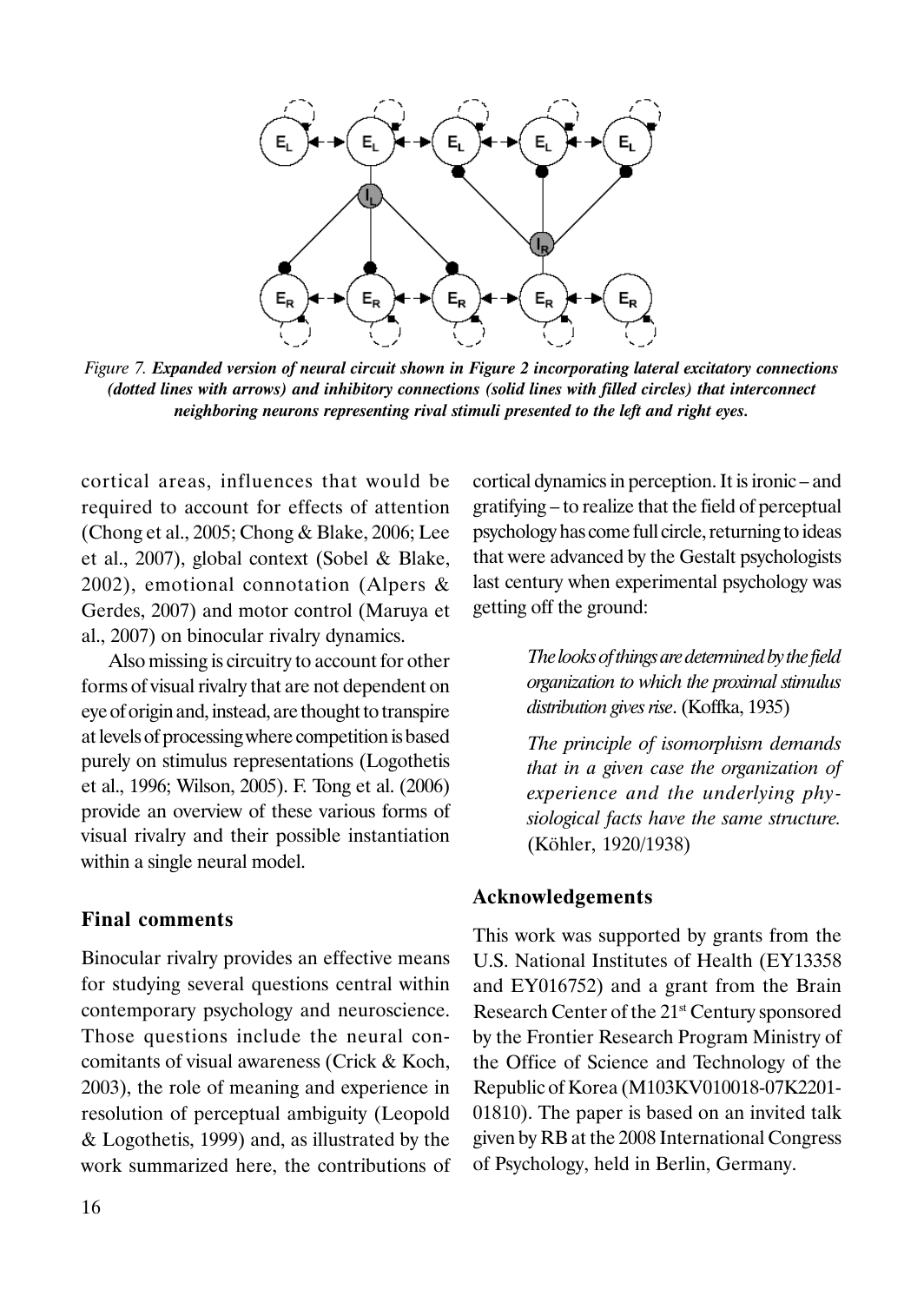#### REFERENCES

Alpers G. W. & Gerdes B. M. Here is looking at you: emotional faces predominate in binocular rivalry // Emotion. 2007, vol. 7, p. 495–506.

Angelucci A., Levitt J. B., Walton E. J. S., Hupé J.-M., Bullier J. & Lund J. S. Circuits for local and global signal integration in primary visual cortex // Journal of Neuroscience. 2002, vol. 19, p. 8633–8646.

Blake R. A neural theory of binocular rivalry // Psychological Review. 1989, vol. 96, p. 145–167.

Blake R. Primer on binocular rivalry, including controversial issues // Brain and Mind. 2001, vol. 2, p. 5–38.

Blake R., Logothetis N. K. Visual competition // Nature Reviews Neuroscience. 2002, vol. 3, p. 13–21.

Blake R., O'Shea R. P., Mueller T. J. Spatial zones of binocular rivalry in central and peripheral vision // Visual Neuroscience. 1992, vol. 8, p. 469–478.

Blake R., Sobel K., Gilroy L. A. Visual motion retards alternations between conflicting perceptual interpretations // Neuron. 2003, vol. 39, p. 869–878.

Brascamp J. van Ee R., Pestman W. R., van den Berg A. V. Distributions of alternation rates in various forms of bistable perception // Journal of Vision. 2005, vol. 5, p. 287–298.

Breese B. B. On inhibition // Psychological Monographs. 1899, vol. 3, p. 1–65.

Chong S. C., Blake R. Exogenous attention and endogenous attention influence initial dominance in binocular rivalry // Vision Research. 2006, vol. 46, p. 1794–1803.

Chong S. C., Tadin D., Blake. Endogenous attention prolongs dominance durations in binocular rivalry // Journal of Vision. 2005, vol. 5, p. 1004–1012.

Crick F., Koch C. A framework for consciousness // Nature Neuroscience. 2003, vol. 6, p. 119–126.

Fahle M. Cooperation between different spatial frequencies in binocular rivalry // Biological Cybernetics. 1982, vol. 44, p. 27–29.

Fox R., Herrmann J. Stochastic properties of binocular rivalry alternations // Perception & Psychophysics. 1967, vol. 2, p. 432–436.

Fox R., Rasche F. Binocular rivalry and reciprocal inhibition // Perception & Psychophysics. 1969, vol. 5, p. 215–217.

Hancock S., Whitney D., Andrews T. J. The initial interactions underlying binocular rivalry require visual awareness // Journal of Vision. 2008, vol. 8, p. 1–9.

Haynes J. D., Deichmann R., Rees G. Eye-specific effects of binocular rivalry in the human lateral geniculate nucleus // Nature. 2005, vol. 438, p. 496–499.

James W. Principles of Psychology // New York: Henry Holt & Co, 1890.

Kalarickal G. J., Marshall J. Neural model of temporal and stochastic properties of binocular rivalry // Neurocomputing. 2000, vol. 32/33, p. 843–853.

Koffka K. Principles of Gestalt Psychology // New York: Harcourt, Brace & Co, 1935.

Köhler W. Physical gestalten // W. D. Ellis (ed.) / A source book of gestalt psychology. New York: Humanities Press, 1920/1938.

Lee S. H., Blake R. V1 activity is reduced during binocular rivalry // Journal of Vision. 2002, vol. 2, p. 618–626.

Lee S. H., Blake R., Heeger D. Traveling waves of activity in primary visual cortex during binocular rivalry // Nature Neuroscience. 2005, vol. 8, p. 22–23.

Lee S. H., Blake R. and Heeger D. Hierarchy of cortical responses underlying binocular rivalry // Nature Neuroscience. 2007, vol. 10, p. 1048–1054.

Lehky S. R. An astable multivibrator model of binocular rivalry // Perception. 1988, vol. 17, p. 215–22.

Leopold D., Logothetis N. Multistable phenomena: changing views in perception // Trends in Cognitive Sciences. 1999, vol. 3, p. 254–264.

Levelt W. J. M. On binocular rivalry. Institute for Perception. Soesterberg, the Netherlands: RVO-TNO, 1965.

Logothetis N. K., Leopold D. A., Sheinberg D. L. What's rivalling during binocular rivalry // Nature. 1996, vol. 380, p. 621–624.

Lumer ED., Friston K. J., Rees G. Neural correlates of perceptual rivalry in the human brain // Science. 1998, vol. 280, p. 1930–1934.

Maruya K., Yang E., Blake R. Self-controlled action influences resolution of visual conflict // Psychological Science. 2007, vol. 18, p. 1090–1098.

Moreno-Bote R., Rinzel J., Rubin N. Noiseinduced alternations in an attractor network model of perceptual bistability // Journal of Neurophysiology. 2007, vol. 98, p. 1125–1139.

Mueller T. J., Blake R. A fresh look at the temporal dynamics of binocular rivalry // Biological Cybernetics. 1989, vol. 61, p. 223–232.

Polonsky A., Blake R., Braun J., Heeger D. Neural activity in human primary visual cortex correlates with perception during binocular rivalry // Nature Neuroscience. 2000, vol. 3, p. 1153–1159.